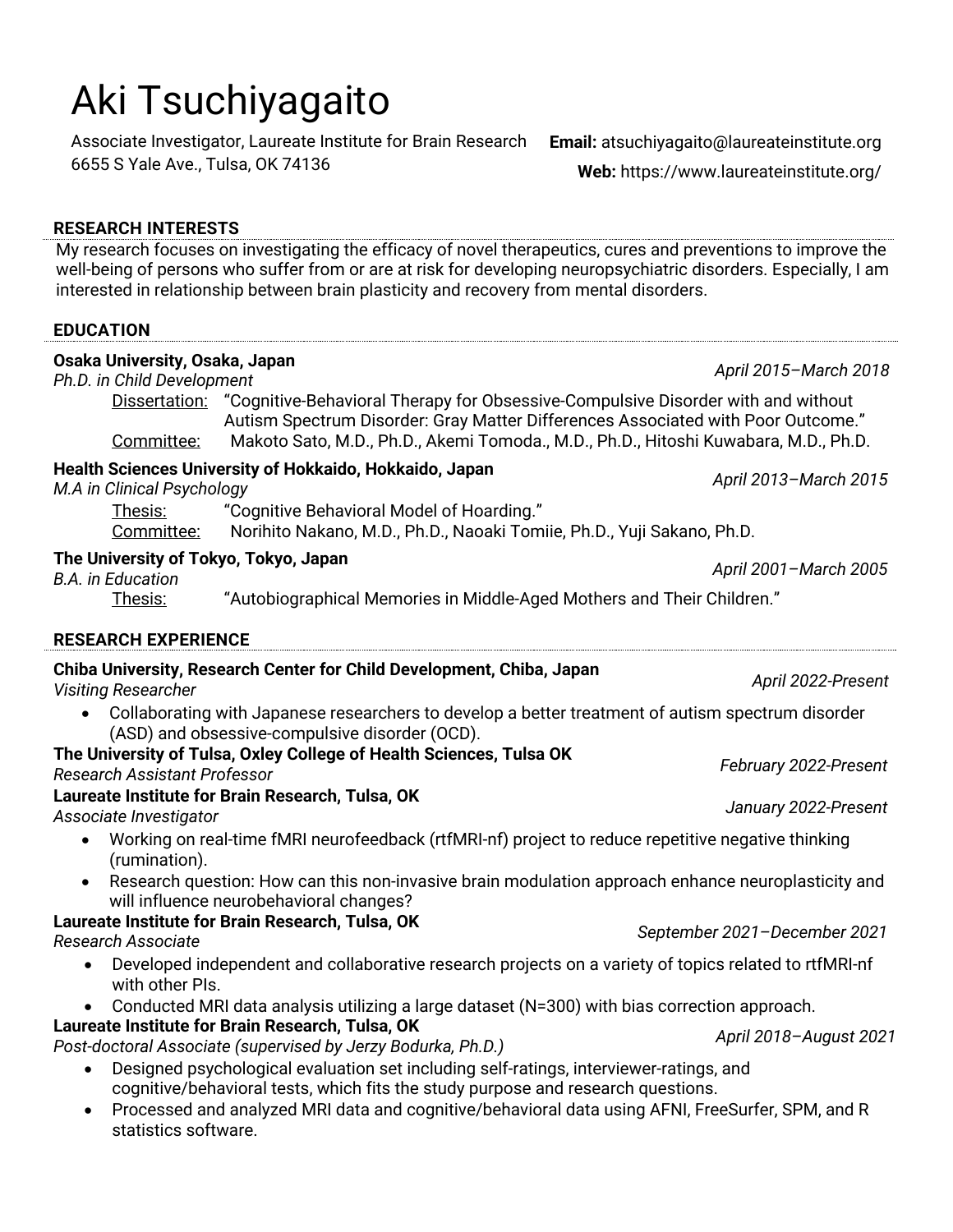- Trained and supervised research assistants, graduate and undergraduate researchers on the collection of physiological data on a 32-channel EEG, functional and structural MRI, physiological data with Brain Vision Acquisition and Analysis software, AFNI, FreeSurfer and SPM software.
- Performed advanced statistical analyses using R, SPSS, AMOS, and Mplus.
- Writing IRB documents, registering clinical trials, managing confidential documents.
- Writing grant applications based on the preliminary data.
- Budgeting and managing the lab supplies for future clinical trials.

#### **Chiba University, Research Center for Child Development, Chiba, Japan** *Specially Appointed Research Fellow April 2018–January <sup>2021</sup>*

- Collaborating with Japanese researchers to understand psychological factors related to treatment outcome of autism spectrum disorder (ASD) and obsessive-compulsive disorder (OCD).
- **Osaka University and Chiba University, Osaka, Chiba, Japan** *Graduate School Researcher (supervised by Akiko Nakagawa, M.D., Ph.D.) April 2015–March 2018*
	- Scheduled appointments, and conducted neuropsychological testing battery (intellectual ability, executive-functioning, cognitive and experimental tasks) to adults with obsessive-compulsive disorder (OCD).
	- Scored, analyzed, and organized the datasets.
	- Trained a graduate research assistant who assisted neuropsychological testing battery.
	- Wrote manuscripts for publication (topics: predictors of treatment outcomes using brain imaging data).
	- Conducted neuropsychological testing battery (intellectual ability, executive-functioning, and developmental assessment) to children with autism spectrum disorder (ASD).
	- Worked toward obtaining reliability on administration and scoring of Autism Diagnostic Observation Schedule™, Second Edition (ADOS-2) Modules 1 through 4.

### **CLINICAL EXPERIENCE**

#### **Fukushima Medical University Hospital, Fukushima, Japan** *Clinical Psychotherapist April 2016–March 2018*

- Provided cognitive behavioral therapy to adult clients with anxiety disorder, major depressive disorder, eating disorder, obesity, and chronic pain.
- Supervised internship therapists as they conduct psychotherapy.

## **Fukushima Medical University, Fukushima, Japan** *University Counselor April 2016–March 2018*

- Provided psychotherapy to university students who have problems with studies, carrier developments, and daily lives.
- Provided psychotherapy to university staff, nurses, and medical doctors who have problems with works, carrier developments, and daily lives.
- Used integrative model incorporating cognitive-developmental and behavioral strategies to teach emotion regulation, conversation skills, relaxation and anxiety management skills, and coping skills.

#### **Chiba University, Chiba, Japan** *Clinical Psychotherapist April 2015–March 2018*

- Conducted diagnostic intakes for potential psychotherapies for adult clients with hoarding disorder.
- Provided cognitive behavioral therapy to adult clients with hoarding disorder.
- Conducted psychological assessments and neuropsychological tests to adults with OCD.
- Scored and interpreted test data and wrote comprehensive reports for patients with OCD.

## **Naganuma Municipal Hospital, Hokkaido***, Japan Psychotherapist April 2014–March 2015*

• Conducted diagnostic intakes for potential psychotherapy for child and adult clients with anxiety disorders, major depressive disorder, and dementia.

# **Sanko Gakuen Medical Welfare Vocational School, Hokkaido***, Japan School Counselor April 2014–March 2015*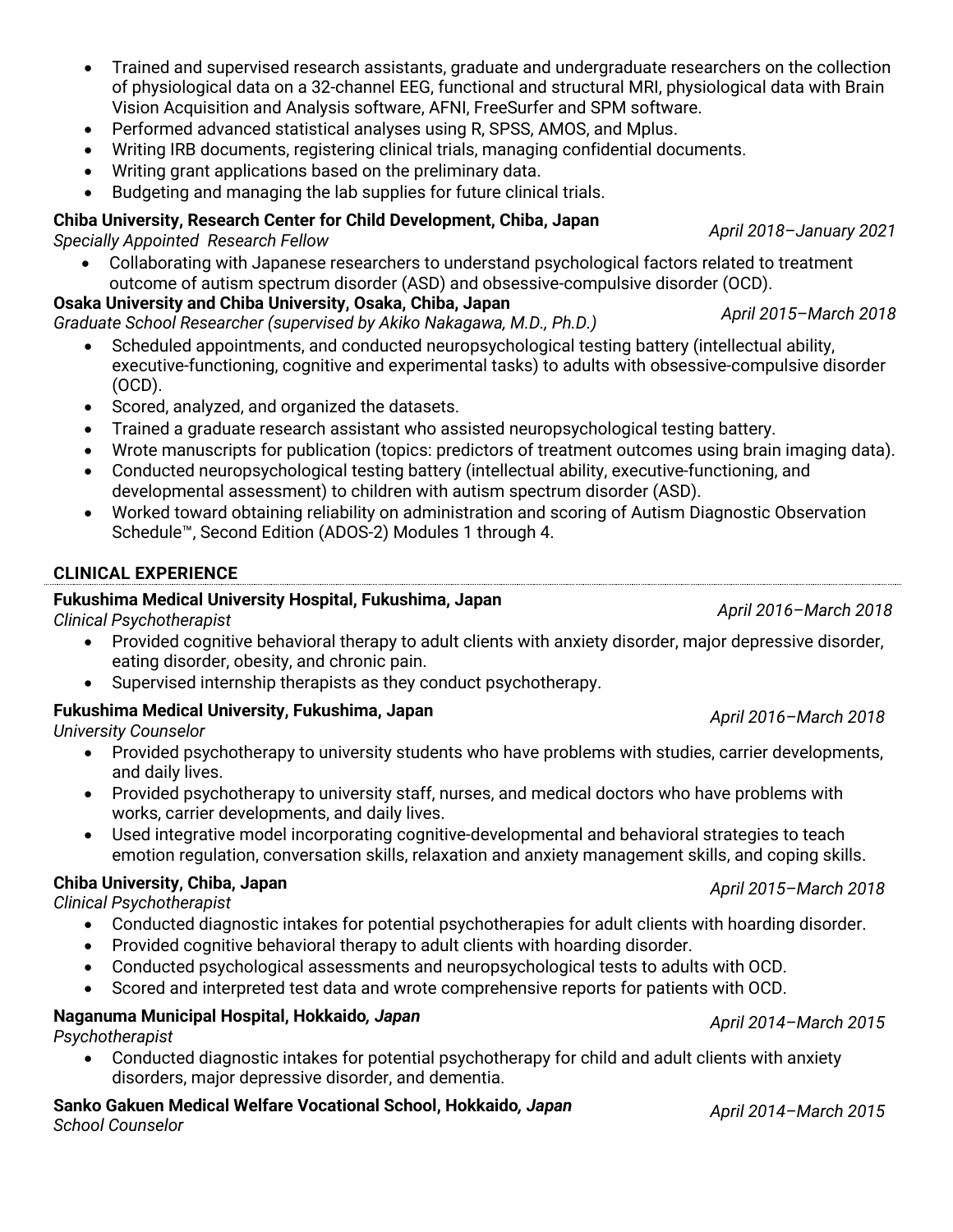• Provided psychotherapy to students and staff who have problems with studies, works, carrier developments, and daily lives based on the principle of cognitive-behavioral therapy.

| <b>MENTORING, TEACHING, AND EDUCATION EXPERIENCE</b>                                                                                                                                                                                                                                                           |                            |  |
|----------------------------------------------------------------------------------------------------------------------------------------------------------------------------------------------------------------------------------------------------------------------------------------------------------------|----------------------------|--|
| <b>University of Tulsa, Tulsa, OK</b><br><b>Guest Lecturer of Introduction to MRI</b>                                                                                                                                                                                                                          | October 29th, 2020         |  |
| Presented a guest lecture for introduction of clinical application of real-time fMRI for undergraduate<br>students.                                                                                                                                                                                            |                            |  |
| Fukushima Medical University, Fukushima, Japan<br>Instructor of Medical Education, Medical Communication during Bed Side Learning<br>Taught regular classes of an undergraduate course on medical communication.<br>Designed patient scenarios, course materials, and activities. Educated simulated patients. | April 2016-March 2018      |  |
| Fukushima Medical University, Fukushima, Japan<br>Instructor of Medical Education, Tutorial Learning for Medical Education<br>Taught four classes/semester of an undergraduate course on medical education.<br>$\bullet$<br>Designed tutorial work and activities. Facilitated activities.<br>$\bullet$        | April 2016-March 2018      |  |
| Fukushima Medical University, Fukushima, Japan<br>Instructor of Medical Education, Preceptor and Preceptee Training for Nurse<br>Taught two classes/semester of an undergraduate course on nurse education.<br>Designed course materials and activities. Supervised nurse managers.<br>$\bullet$               | April 2016-March 2018      |  |
| Fukushima Medical University, Fukushima, Japan<br>Instructor of Neuropsychiatry, Behavioral Science II<br>Taught four classes/semester of an undergraduate course on medical education.<br>$\bullet$<br>Designed tutorial work and activities. Facilitated activities.                                         | April 2016-March 2018      |  |
| Fukushima Prefectural School for Health Care Profession, Fukushima, Japan<br><b>Guest Lecturer of Nursing Management</b><br>Presented guest lectures for introduction to stress management and medical communication.<br><b>MILITARY AND OTHER EXPERIENCES</b>                                                 | April 2016-March 2018      |  |
| Ministry of Health, Labour, and Welfare, Hokkaido, Japan                                                                                                                                                                                                                                                       |                            |  |
| November 2011-March 2013<br><b>Career Consultant</b><br>Provided career consulting for working professionals and job seekers. Offered training in successful<br>$\bullet$                                                                                                                                      |                            |  |
| job search techniques.                                                                                                                                                                                                                                                                                         |                            |  |
| The 1st Air Defense Artillery Group, Japan Ground Self-Defense Force,<br>Camp Higashi-Chitose, Hokkaido, Japan<br>Launchers Platoon Leader, 1st LT                                                                                                                                                             | December 2007-October 2011 |  |
| Training of conscripts for specific missions - surface to air missiles system. Planning and coordinating<br>$\bullet$<br>missions.                                                                                                                                                                             |                            |  |
| Responsible for the health, welfare, morale, development, and discipline of the platoon members.<br>$\bullet$                                                                                                                                                                                                  |                            |  |
| PSYCHOLOGICAL TRAINING AND CERTIFICATION                                                                                                                                                                                                                                                                       |                            |  |
| <b>Licensed Clinical Psychologist</b><br>Association of Japanese Clinical Psychology, Japan<br><b>Autism Diagnostic Observation Schedule (ADOS-2) Training</b><br>Hogrefe Ltd, England                                                                                                                         | <b>April 2016</b>          |  |
|                                                                                                                                                                                                                                                                                                                | November 2015              |  |
| <b>Hoarding Behaviour Therapist</b><br>International OCD Foundation, Boston, MA                                                                                                                                                                                                                                | November 2014              |  |

|--|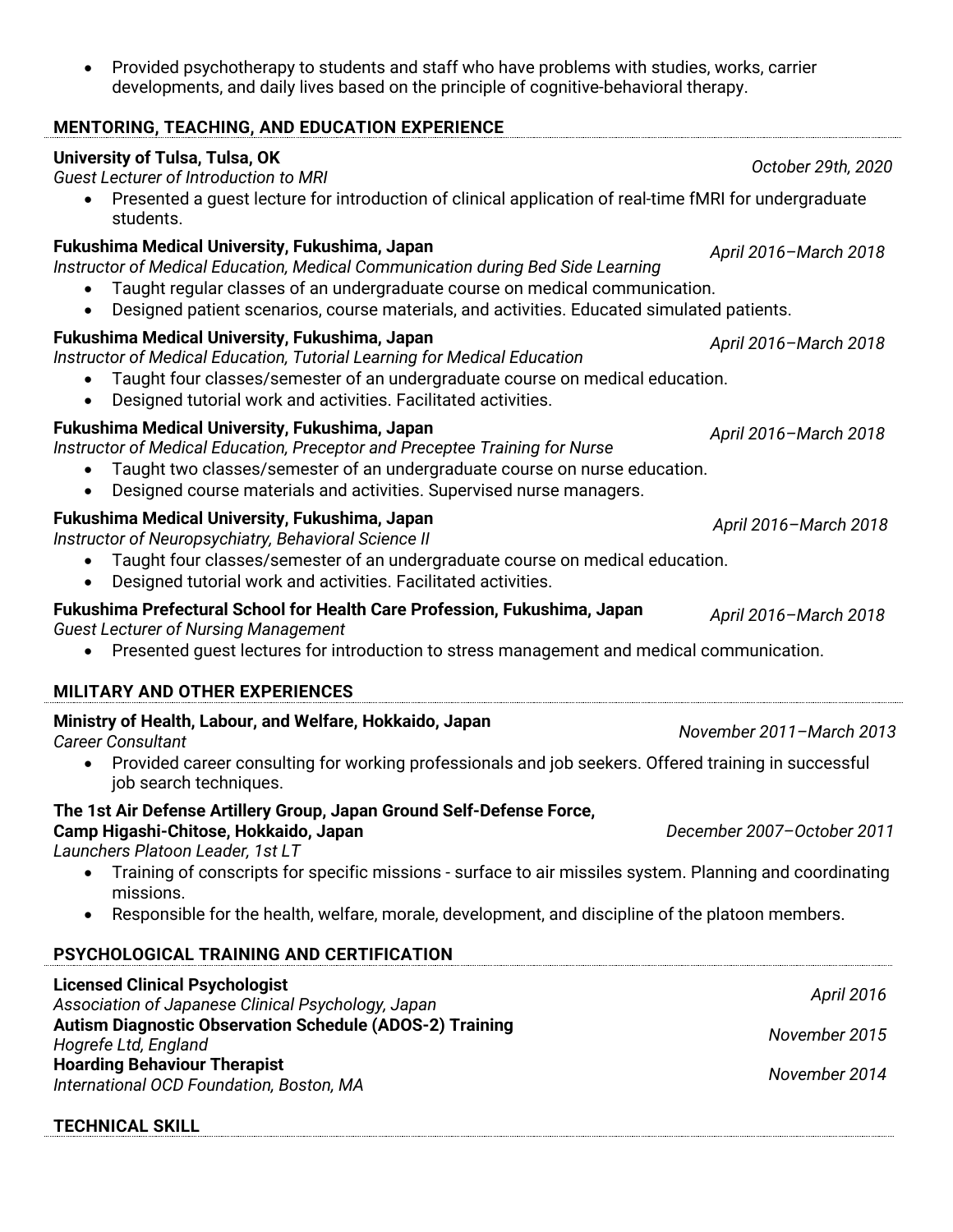| <b>Statistical Software</b><br><b>Brain Imaging Software</b>                                     | MATLAB, R, SPSS, AMOS, Mplus<br>AFNI, SPM, FreeSurfer, FSL                                                                                                                                                                          |                              |
|--------------------------------------------------------------------------------------------------|-------------------------------------------------------------------------------------------------------------------------------------------------------------------------------------------------------------------------------------|------------------------------|
| <b>Statistical Analysis Skill</b>                                                                | Mixed effect modelling, propensity score, Bayesian modelling, causal inference                                                                                                                                                      |                              |
| <b>AWARDS AND HONORS</b>                                                                         |                                                                                                                                                                                                                                     |                              |
| <b>Student Travel Award</b>                                                                      | The 25th International Society for Neurofeedback & Research (ISNR), Mashantucket, CT                                                                                                                                                | September 2017               |
| <b>Student Presentation Award</b>                                                                | The 11th International Applied Neuroscience Society of Australia, Canberra, Australia                                                                                                                                               | August 2017                  |
| <b>Outstanding Research Award</b>                                                                | The 24th International OCD Foundation (IOCDF), San Francisco, CA                                                                                                                                                                    | <b>July 2017</b>             |
| Chiba University, Chiba, Japan                                                                   | 2016-2017 Initiative for Realizing Diversity in the Research Environment                                                                                                                                                            | <b>July 2017</b>             |
| <b>Emerging Psychologists' Program</b>                                                           | International Congress of Psychology, Yokohama, Japan                                                                                                                                                                               | <b>July 2016</b>             |
| <b>Poster Award</b><br><b>President's Award</b>                                                  | The 8th Annual Congress of Japanese Anxiety and Related Disorders, Chiba, Japan                                                                                                                                                     | February 2017                |
| The University of Tokyo, Tokyo, Japan                                                            |                                                                                                                                                                                                                                     | <b>March 2015</b>            |
| <b>GRANTS AND FELLOWSHIPS</b>                                                                    |                                                                                                                                                                                                                                     |                              |
| Mechanisms of the Symptoms and Dimensions."                                                      | <b>Grant from Mental Health Okamoto Memorial Foundation, PI</b><br>"Predictors and Effects of Psychotherapy for Obsessive-Compulsive Disorder:<br>Grant-in-Aid for Scientific Research (C) from the Ministry of Education, Culture, | April 2016-March 2018        |
| Sports, Science and Technology of Japan, Co-I<br>Disorder with Autism Spectrum Disorder"         | "Treatment-resistant of Cognitive Behavioral Therapy for Obsessive-Compulsive                                                                                                                                                       | April 2016-March 2019        |
| <b>FELLOWSHIP</b><br><b>JSPS Overseas Research Fellowship</b><br>A simultaneous EEG-fMRI study." | "Does Neurofeedback Change Resting-state Brain Connectivity Patterns?:                                                                                                                                                              | April 2018-March 2020        |
| <b>JSPS Pre-Doctoral Research Fellowship</b>                                                     | "Self-help Program for Hoarding Disorder based on Cognitive Behavioural Model."                                                                                                                                                     | April 2015-March 2016        |
| <b>PROFESSIONAL AFFILIATIONS</b>                                                                 |                                                                                                                                                                                                                                     |                              |
| Member, Organization for Human Brain Mapping<br>Member, Society of Biological Psychiatry         |                                                                                                                                                                                                                                     | 2020-Present<br>2020-Present |
| Member, ENIGMA OCD project                                                                       | Supervisor, Japan Clinical Neurofeedback Association                                                                                                                                                                                | 2017-Present<br>2017-Present |
| <b>Cognitive Therapies</b>                                                                       | Education and Training Committee Member, Japanese Association of Behavioral and                                                                                                                                                     | 2016-2018                    |
| Student Member, International OCD Foundation                                                     | Student Member, Association for Behavioral and Cognitive Therapies (ABCT)                                                                                                                                                           | 2014-2018<br>2013-2018       |
|                                                                                                  | Member, Association of Japanese Clinical Psychology (AJCP)<br>Member, Japanese Psychological Association (JPA)                                                                                                                      | 2013-2018<br>2013-2018       |
|                                                                                                  | Member, Japanese Association of Behavioral and Cognitive Therapies<br>Japanese Society of Anxiety and Related Disorders                                                                                                             | 2013-2018<br>2013-2018       |
|                                                                                                  |                                                                                                                                                                                                                                     |                              |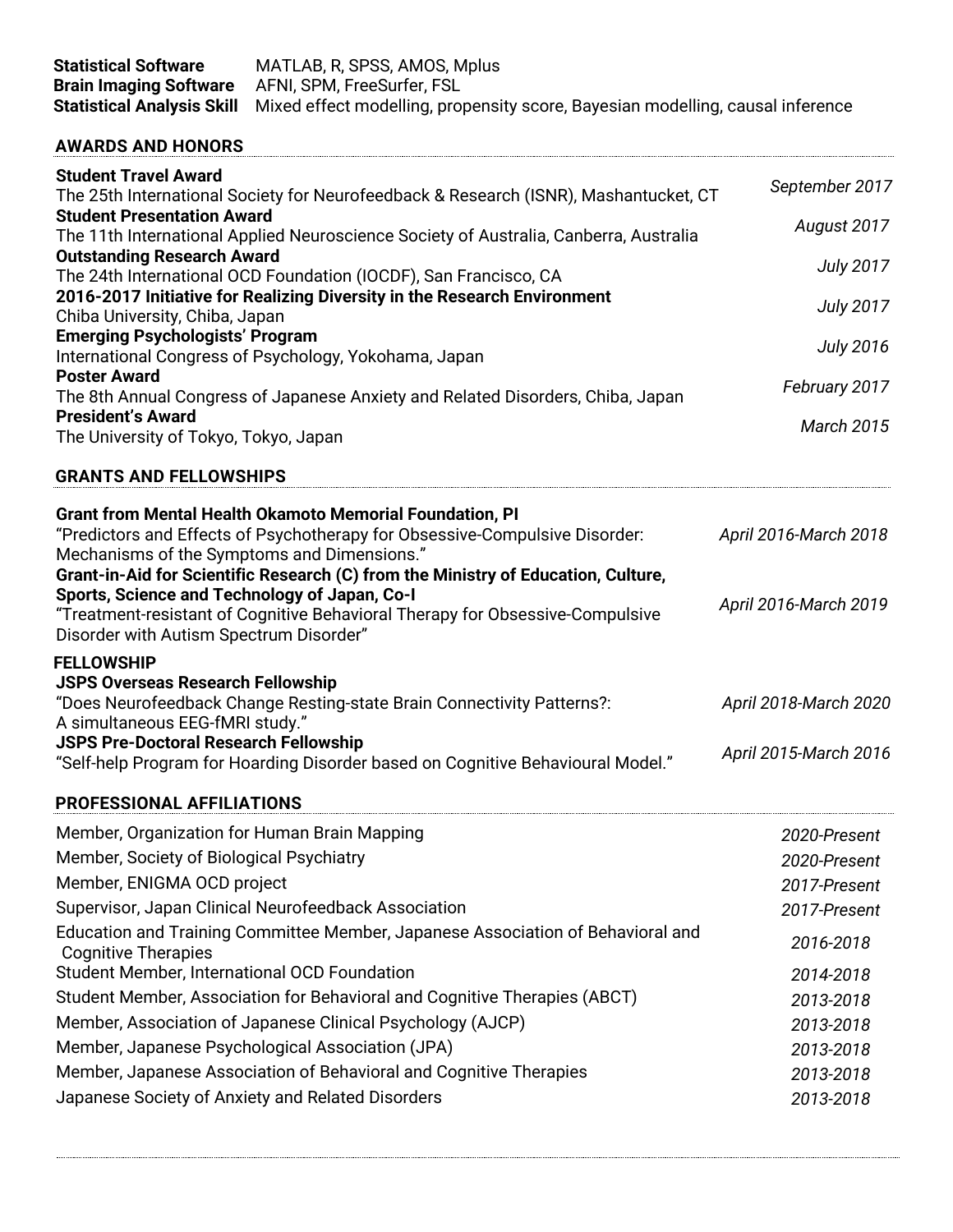#### **PEER REVIEW EXPERIENCE**

Current Psychology; Frontiers in Psychiatry; Frontiers in Human Neuro Science; IEEE Transactions on Neural Systems and Rehabilitation Engineering

#### **PUBLICATIONS**

#### **PEER-REVIEWED ARTICLES**

- 1. Mulyana B, Tsuchiyagaito A, Misaki M, Kuplicki R, Smith J, Soleimani G, Rashedi A, Shereen D, Bergman TO, Cheng S, Paulus M, Bodurka J, Ekhtiari H. Online Closed-Loop Real-Time tES-fMRI for Brain Modulation: A Technical Report. Brain and Behav. (in press)
- 2. Kirlic N, Cohen ZP, **Tsuchiyagaito A**, Misaki M, McDermott TJ, Aupperle RL, Stewart JL, Singh MK, Paulus MP, Bodurka J. Self-regulation of the posterior cingulate cortex with real-time fMRI neurofeedback augmented mindfulness training in healthy adolescents: A nonrandomized feasibility study. Cogn Affect Behav Neurosci. 2022 Mar 15;. doi: 10.3758/s13415-022-00991-4. [Epub ahead of print] PubMed PMID: 35292905.
- 3. Yu X, Cohen ZP, **Tsuchiyagaito A**, Cochran G, Aupperle RL, Stewart JL, Singh MK, Misaki M, Bodurka J, Paulus MP, Kirlic N. Neurofeedback-Augmented Mindfulness Training Elicits Distinct Responses in the Subregions of the Insular Cortex in Healthy Adolescents. Brain Sci. 2022 Mar 9;12(3). doi: 10.3390/brainsci12030363. PubMed PMID: 35326319; PubMed Central PMCID: PMC8946655.
- 3. Ekhtiari H, Ghobadi-Azbari P, Thielscher A, Antal A, Li LM, Shereen AD, Cabral-Calderin Y, Keeser D, Bergmann TO, Jamil A, Violante IR, Almeida J, Meinzer M, Siebner HR, Woods AJ, Stagg CJ, Abend R, Antonenko D, Auer T, Bächinger M, Baeken C, Barron HC, Chase HW, Crinion J, Datta A, Davis MH, Ebrahimi M, Esmaeilpour Z, Falcone B, Fiori V, Ghodratitoostani I, Gilam G, Grabner RH, Greenspan JD, Groen G, Hartwigsen G, Hauser TU, Herrmann CS, Juan CH, Krekelberg B, Lefebvre S, Liew SL, Madsen KH, Mahdavifar-Khayati R, Malmir N, Marangolo P, Martin AK, Meeker TJ, Ardabili HM, Moisa M, Momi D, Mulyana B, Opitz A, Orlov N, Ragert P, Ruff CC, Ruffini G, Ruttorf M, Sangchooli A, Schellhorn K, Schlaug G, Sehm B, Soleimani G, Tavakoli H, Thompson B, Timmann D, **Tsuchiyagaito A**, Ulrich M, Vosskuhl J, Weinrich CA, Zare-Bidoky M, Zhang X, Zoefel B, Nitsche MA, Bikson M. A checklist for assessing the methodological quality of concurrent tES-fMRI studies (ContES checklist): a consensus study and statement. Nat Protoc. 2022 Mar;17(3):596-617. doi: 10.1038/s41596-021-00664-5. Epub 2022 Feb 4. Review. PubMed PMID: 35121855.
- 4. Al Zoubi O, Mayeli A, Misaki M, **Tsuchiyagaito A**, Zotev V, Refai H, Paulus M, Bodurka J. Canonical EEG microstates transitions reflect switching among BOLD resting state networks and predict fMRI signal. J Neural Eng. 2022 Jan 6;18(6). doi: 10.1088/1741-2552/ac4595. PubMed PMID: 34937003.
- 5. Al Zoubi O, Misaki M, **Tsuchiyagaito A**, Zotev V, White E, Paulus M, Bodurka J. Machine Learning Evidence for Sex Differences Consistently Influences Resting-State Functional Magnetic Resonance Imaging Fluctuations Across Multiple Independently Acquired Data Sets. Brain Connect. 2021 Oct 6;. doi: 10.1089/brain.2020.0878. [Epub ahead of print] PubMed PMID: 34269609.
- 6. **Tsuchiyagaito A**, Misaki M, Zoubi OA, Paulus M, Bodurka J. Prevent breaking bad: A proof of concept study of rebalancing the brain's rumination circuit with real-time fMRI functional connectivity neurofeedback. Hum Brain Mapp. 2021 Mar;42(4):922-940. doi: 10.1002/hbm.25268. Epub 2020 Nov 10. PubMed PMID: 33169903; PubMed Central PMCID: PMC7856643.
- 7. **Tsuchiyagaito A**, Smith JL, El-Sabbagh N, Zotev V, Misaki M, Al Zoubi O, Kent Teague T, Paulus MP, Bodurka J, Savitz J. Real-time fMRI neurofeedback amygdala training may influence kynurenine pathway metabolism in major depressive disorder. Neuroimage Clin. 2021;29:102559. doi: 10.1016/j.nicl.2021.102559. Epub 2021 Jan 19. PubMed PMID: 33516062; PubMed Central PMCID: PMC7847971.
- 8. Oshima F, William M, Takahashi N, **Tsuchiyagaito A**, Kuwabara H, Shiina A, Seto M, Hongo M, Iwama Y, Hirano Y, Sutoh C, Taguchi K, Yoshida T, Kawasaki Y, Ozawa Y, Masuya J, Sato N, Nakamura S, Kuno M, Takahashi J, Ohtani T, Matsuzawa D, Inada N, Kuroda M, Ando M, Hori A, Nakagawa A, Shimizu E. Cognitive-behavioral family therapy as psychoeducation for adolescents with high-functioning autism spectrum disorders: Aware and Care for my Autistic Traits (ACAT) program study protocol for a pragmatic multisite randomized controlled trial. Trials. 2020 Sep 29;21(1):814. doi: 10.1186/s13063-020-04750-z. PubMed PMID: 32993775; PubMed Central PMCID: PMC7526096.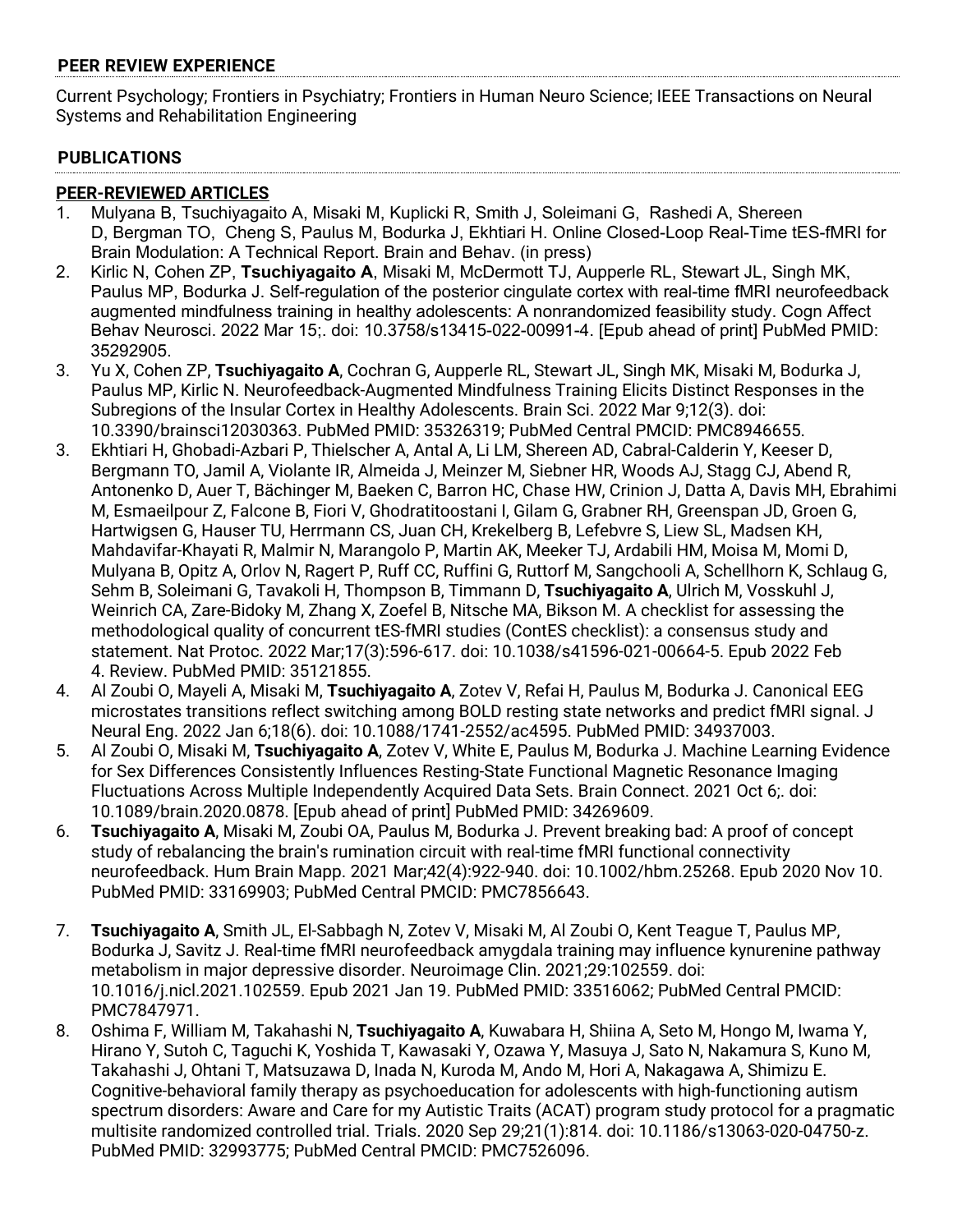- 9. Hamatani S, **Tsuchiyagaito A**, Nihei M, Hayashi Y, Yoshida T, Takahashi J, Okawa S, Arai H, Nagaoka M, Matsumoto K, Shimizu E, Hirano Y. Predictors of response to exposure and response prevention-based cognitive behavioral therapy for obsessive-compulsive disorder. BMC Psychiatry. 2020 Sep 4;20(1):433. doi: 10.1186/s12888-020-02841-4. PubMed PMID: 32887553; PubMed Central PMCID: PMC7473813.
- 10. Boedhoe PSW, van Rooij D, Hoogman M, Twisk JWR, Schmaal L, Abe Y, Alonso P, Ameis SH, Anikin A, Anticevic A, Arango C, Arnold PD, Asherson P, Assogna F, Auzias G, Banaschewski T, Baranov A, Batistuzzo MC, Baumeister S, Baur-Streubel R, Behrmann M, Bellgrove MA, Benedetti F, Beucke JC, Biederman J, Bollettini I, Bose A, Bralten J, Bramati IE, Brandeis D, Brem S, Brennan BP, Busatto GF, Calderoni S, Calvo A, Calvo R, Castellanos FX, Cercignani M, Chaim-Avancini TM, Chantiluke KC, Cheng Y, Cho KIK, Christakou A, Coghill D, Conzelmann A, Cubillo AI, Dale AM, Dallaspezia S, Daly E, Denys D, Deruelle C, Di Martino A, Dinstein I, Doyle AE, Durston S, Earl EA, Ecker C, Ehrlich S, Ely BA, Epstein JN, Ethofer T, Fair DA, Fallgatter AJ, Faraone SV, Fedor J, Feng X, Feusner JD, Fitzgerald J, Fitzgerald KD, Fouche JP, Freitag CM, Fridgeirsson EA, Frodl T, Gabel MC, Gallagher L, Gogberashvili T, Gori I, Gruner P, Gürsel DA, Haar S, Haavik J, Hall GB, Harrison NA, Hartman CA, Heslenfeld DJ, Hirano Y, Hoekstra PJ, Hoexter MQ, Hohmann S, Høvik MF, Hu H, Huyser C, Jahanshad N, Jalbrzikowski M, James A, Janssen J, Jaspers-Fayer F, Jernigan TL, Kapilushniy D, Kardatzki B, Karkashadze G, Kathmann N, Kaufmann C, Kelly C, Khadka S, King JA, Koch K, Kohls G, Konrad K, Kuno M, Kuntsi J, Kvale G, Kwon JS, Lázaro L, Lera-Miguel S, Lesch KP, Hoekstra L, Liu Y, Lochner C, Louza MR, Luna B, Lundervold AJ, Malpas CB, Marques P, Marsh R, Martínez-Zalacaín I, Mataix-Cols D, Mattos P, McCarthy H, McGrath J, Mehta MA, Menchón JM, Mennes M, Martinho MM, Moreira PS, Morer A, Morgado P, Muratori F, Murphy CM, Murphy DGM, Nakagawa A, Nakamae T, Nakao T, Namazova-Baranova L, Narayanaswamy JC, Nicolau R, Nigg JT, Novotny SE, Nurmi EL, Weiss EO, O'Gorman Tuura RL, O'Hearn K, O'Neill J, Oosterlaan J, Oranje B, Paloyelis Y, Parellada M, Pauli P, Perriello C, Piacentini J, Piras F, Piras F, Plessen KJ, Puig O, Ramos-Quiroga JA, Reddy YCJ, Reif A, Reneman L, Retico A, Rosa PGP, Rubia K, Rus OG, Sakai Y, Schrantee A, Schwarz L, Schweren LJS, Seitz J, Shaw P, Shook D, Silk TJ, Simpson HB, Skokauskas N, Soliva Vila JC, Solovieva A, Soreni N, Soriano-Mas C, Spalletta G, Stern ER, Stevens MC, Stewart SE, Sudre G, Szeszko PR, Tamm L, Taylor MJ, Tolin DF, Tosetti M, Tovar-Moll F, **Tsuchiyagaito A**, van Erp TGM, van Wingen GA, Vance A, Venkatasubramanian G, Vilarroya O, Vives-Gilabert Y, von Polier GG, Walitza S, Wallace GL, Wang Z, Wolfers T, Yoncheva YN, Yun JY, Zanetti MV, Zhou F, Ziegler GC, Zierhut KC, Zwiers MP, Thompson PM, Stein DJ, Buitelaar J, Franke B, van den Heuvel OA. Subcortical Brain Volume, Regional Cortical Thickness, and Cortical Surface Area Across Disorders: Findings From the ENIGMA ADHD, ASD, and OCD Working Groups. Am J Psychiatry. 2020 Sep 1;177(9):834-843. doi: 10.1176/appi.ajp.2020.19030331. Epub 2020 Jun 16. PubMed PMID: 32539527; NIHMSID:NIHMS1624699.
- 11. Kong XZ, Boedhoe PSW, Abe Y, Alonso P, Ameis SH, Arnold PD, Assogna F, Baker JT, Batistuzzo MC, Benedetti F, Beucke JC, Bollettini I, Bose A, Brem S, Brennan BP, Buitelaar J, Calvo R, Cheng Y, Cho KIK, Dallaspezia S, Denys D, Ely BA, Feusner J, Fitzgerald KD, Fouche JP, Fridgeirsson EA, Glahn DC, Gruner P, Gürsel DA, Hauser TU, Hirano Y, Hoexter MQ, Hu H, Huyser C, James A, Jaspers-Fayer F, Kathmann N, Kaufmann C, Koch K, Kuno M, Kvale G, Kwon JS, Lazaro L, Liu Y, Lochner C, Marques P, Marsh R, Martínez-Zalacaín I, Mataix-Cols D, Medland SE, Menchón JM, Minuzzi L, Moreira PS, Morer A, Morgado P, Nakagawa A, Nakamae T, Nakao T, Narayanaswamy JC, Nurmi EL, O'Neill J, Pariente JC, Perriello C, Piacentini J, Piras F, Piras F, Pittenger C, Reddy YCJ, Rus-Oswald OG, Sakai Y, Sato JR, Schmaal L, Simpson HB, Soreni N, Soriano-Mas C, Spalletta G, Stern ER, Stevens MC, Stewart SE, Szeszko PR, Tolin DF, **Tsuchiyagaito A**, van Rooij D, van Wingen GA, Venkatasubramanian G, Wang Z, Yun JY, Thompson PM, Stein DJ, van den Heuvel OA, Francks C. Mapping Cortical and Subcortical Asymmetry in Obsessive-Compulsive Disorder: Findings From the ENIGMA Consortium. Biol Psychiatry. 2020 Jun 15;87(12):1022- 1034. doi: 10.1016/j.biopsych.2019.04.022. Epub 2019 Apr 30. PubMed PMID: 31178097; PubMed Central PMCID: PMC7094802.
- 12. Misaki M, **Tsuchiyagaito A**, Al Zoubi O, Paulus M, Bodurka J. Connectome-wide search for functional connectivity locus associated with pathological rumination as a target for real-time fMRI neurofeedback intervention. Neuroimage Clin. 2020;26:102244. doi: 10.1016/j.nicl.2020.102244. Epub 2020 Mar 12. PubMed PMID: 32193171; PubMed Central PMCID: PMC7082218.
- 13. Mayeli A, Misaki M, Zotev V, **Tsuchiyagaito A**, Al Zoubi O, Phillips R, Smith J, Stewart JL, Refai H, Paulus MP, Bodurka J. Self-regulation of ventromedial prefrontal cortex activation using real-time fMRI neurofeedback-Influence of default mode network. Hum Brain Mapp. 2020 Feb 1;41(2):342-352. doi: 10.1002/hbm.24805. Epub 2019 Oct 21. PubMed PMID: 31633257; PubMed Central PMCID: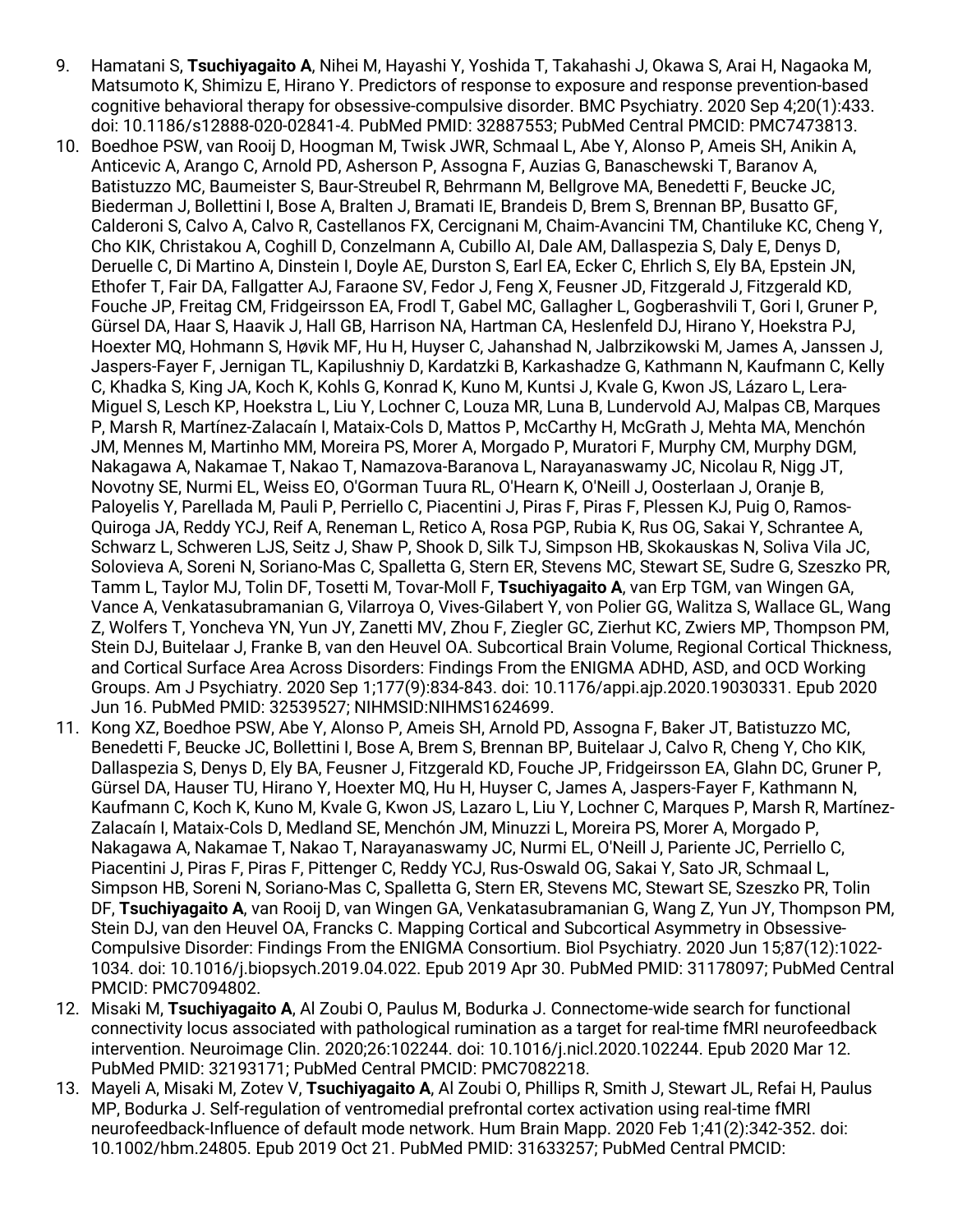PMC7267960.

- 14. Al Zoubi O, Mayeli A, **Tsuchiyagaito A**, Misaki M, Zotev V, Refai H, Paulus M, Bodurka J. EEG Microstates Temporal Dynamics Differentiate Individuals with Mood and Anxiety Disorders From Healthy Subjects. Front Hum Neurosci. 2019;13:56. doi: 10.3389/fnhum.2019.00056. eCollection 2019. PubMed PMID: 30863294; PubMed Central PMCID: PMC6399140.
- 15. Tanaka Y, Yoshinaga N, **Tsuchiyagaito A**, Sutoh C, Matsuzawa D, Hirano Y, Shimizu E. Mental imagery in social anxiety disorder: the development and clinical utility of a Japanese version of the Spontaneous Use of Imagery Scale (SUIS-J). Asia pacific journal of counselling and psychotherapy. 2018; 9(2):171-185.
- 16. Nihei M, Arai H, Maeda K, Aoki S, **Tsuchiyagaito A**, Iwano S, Tomioka N, Okamura H, Mihara K, Shirotsuki K, HOriuchi S, Sakano Y. Reassessment of Factor Structure, Reliability, and Validity of the Short Fear of Negative Evaluation Scale for the Japanese. Japanese Anxiety Research. 2018; 10(1):54-63.
- 17. **Tsuchiyagaito A**, Hirano Y, Asano K, Oshima F, Nagaoka S, Takebayashi Y, Matsumoto K, Masuda Y, Iyo M, Shimizu E, Nakagawa A. Cognitive-Behavioral Therapy for Obsessive-Compulsive Disorder with and without Autism Spectrum Disorder: Gray Matter Differences Associated with Poor Outcome. Front Psychiatry. 2017;8:143. doi: 10.3389/fpsyt.2017.00143. eCollection 2017. PubMed PMID: 28861007; PubMed Central PMCID: PMC5559438.
- 18. **Tsuchiyagaito A**, Horiuchi S, Igarashi T, Kawanori Y, Hirano Y, Yabe H, Nakagawa A. Factor structure, reliability, and validity of the Japanese version of the Hoarding Rating Scale-Self-Report (HRS-SR-J). Neuropsychiatr Dis Treat. 2017;13:1235-1243. doi: 10.2147/NDT.S133471. eCollection 2017. PubMed PMID: 28533685; PubMed Central PMCID: PMC5431741.
- 19. Koike H, **Tsuchiyagaito A**, Hirano Y, Oshima F, Asano K, Sugiura Y, Kobori O, Ishikawa R, Nishikawa H, Shimizu E, Nakagawa A. Reliability and validity of the Japanese version of the Obsessive-Compulsive Inventory-Revised (OCI-R). Current psychology. 2017; 11:1-7. doi: 10.1007/s12144-017-9741-2.
- 20. **Tsuchiyagaito A**, Kuromiya K, Horiuchi S, Ando T, Kira H, Deng K, Tsuda A, Sakano Y. Development of the Japanese Version of the Saving Cognitions Inventory: Reliability and Validity among Japanese Adults. The Journal of Center of Clinical and Developmental Psychology. 2015; 11(1):1-18.
- 21. **Tsuchiyagaito A**, Kuromiya K, Igarashi T, Horiuchi S, Ando T, Deng K, Kira H, Tsuda A, Sakano Y. A Consideration of Clinical Characteristics of Non-Clinical Hoarding among Japanese Adolescents. Japanese Anxiety Research. 2015; 6(2):31-35.
- 22. Horiuchi S, Tsuda A, Honda Y, Kobayashi H, Naruse M, **Tsuchiyagaito A**. Mood changes by selfadministered acupressure in Japanese college students: a randomized controlled trial. Glob J Health Sci. 2014 Dec 17;7(4):40-4. doi: 10.5539/gjhs.v7n4p40. PubMed PMID: 25946916; PubMed Central PMCID: PMC4802122.
- 23. Aoki S, Tsuda A, Horiuchi S, Kim E, Naruse M, **Tsuchiyagaito A**, Hong K. Factor Structure of the Center for Epidemiologic Studies Depression Scale in South Korea. Open journal of medical psychology. 2014; 3(4).
- 24. Deng K, Tsuda A, Horiuchi S, Kim E, Matsuda T, Doi S, **Tsuchiyagaito A**, Kobayashi H, Hong K. Development of a Korean Version of Pro-Change's Processes of Change Measure for Effective Stress Management. Open Journal of Social Sciences. 2014; 2(8):41-48.
- 25. Deng K, Tsuda A, **Tsuchiyagaito A**, Prochaska J, Yang T, Horiuchi S. Relationships between Stages of Change and Self-Efficacy for Effective Stress Management in Chinese College Students. International Journal of Psychological Studies. 2014; 6(2):31-35.

### **BOOK CHAPTERS**

- 1. Sakano, Y., Igarashi, T., & **Tsuchiyagaito, A**. (2017). *Japanese translation of "Buried in Treasures by Tolin, D.F., Frost, R.O., & Steketee, G.,* Kongo-shuppan, Japan.
- 2. Nakagawa, A., Kanazawa, J., Oshima, F., & **Tsuchiyagaito, A.** (2016). Cognitive behavioural therapy for adults with obsessive–compulsive disorder and autism spectrum disorder: Influence of comorbidity and improvement of treatment outcomes. In Menzies, R. G., Kyrios, M., and Kazantzis, N. (Ed.) *Innovations and Future Directions in the Behavioural and Cognitive Therapies,* Australian Academic Press, pp199-202.

### **ORAL PRESENTATIONS**

- 1. **Tsuchiyagaito, A**., & Bodurka, J. (2019, June). *Modulation of amygdala activity with fMRI neurofeedback during simultaneous EEG recordings: Implication for novel depression and PTSD interventions.* 14th World Congress of Biological Psychiatry, Vandouver, Canada.
- 2. **Tsuchiyagaito, A.** (2017, August). *Integrating Neuropsychological Evidence into Cognitive Behavioral Therapy (CBT) and Neurofeedback: Brain Abnormalities Associated with CBT Outcome.* Oral session presented at the 11th Applied Neuroscience Society of Australia, Canberra, Australia.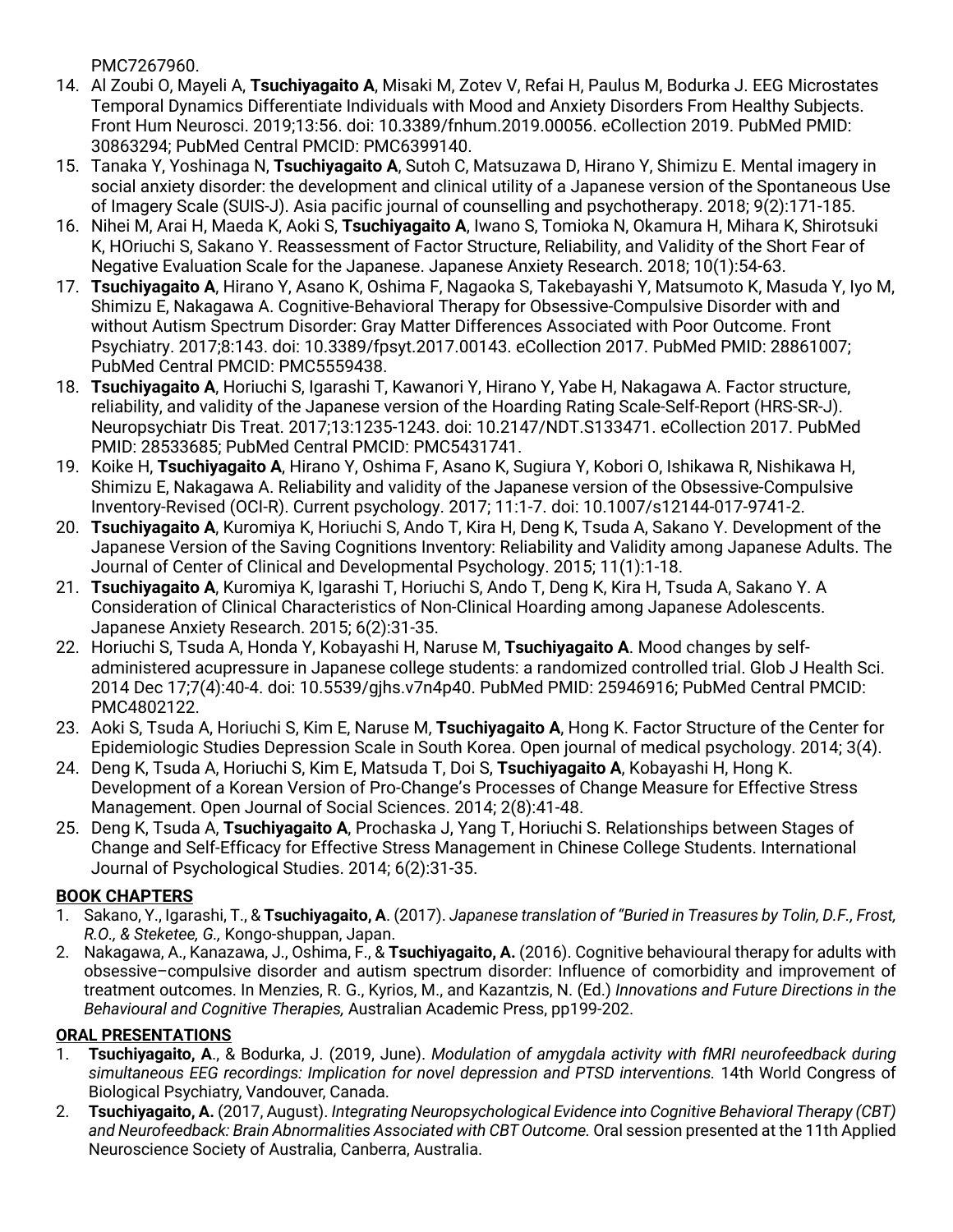- 3. **Tsuchiyagaito, A.** (2016, July). *How Does Developmental Disorder Influence the Treatment Outcome of Cognitive Behavioral Therapy? Clinical Characteristics Associated with Comorbid Obsessive-Compulsive Disorder and Autism Spectrum Disorder.* Invited presentation in Emerging Psychologist' Program, the 31st International Congress of Psychology, Yokohama, Japan.
- 4. Nakagawa, A., **Tsuchiyagaito, A.**, Kanazawa, J., & Oshima, F. (2016, July). *CBT for Adults with Obsessive-Compulsive Disorder and Autism Spectrum Disorder: How Does Comorbidity Influence, and How Can We Improve Treatment Outcome?* Symposium presented at the 8th World Congress of Behavioural and Cognitive Therapies, Melbourne, Australia.
- 5. **Tsuchiyagaito, A.**, Oshima, F., Asano, K., Nagaoka, S., Miyata, H., Kunou, M., Hirano, Y., Shimizu, E., & Nakagawa, A. (2016, July). *Clinical Predictors of Response to Cognitive Behavioral Treatment for Obsessive-Compulsive Disorder with and without Autism Spectrum Disorder.* Oral session presented at the 8th World Congress of Behavioural and Cognitive Therapies, Melbourne, Australia.
- 6. **Tsuchyagaito, A.**, Nakagawa, A., Nakao. T., Igarashi, T., Kuwano, M., & Kanazawa, J. (2015, October). *Cognitive Behavioral Treatment for Hoarding Disorder.* Symposium presented at the 41th Conference for Japanese Association of Behavioral and Cognitive Therapies, Sendai, Japan.
- 7. Igarashi, T., Yoshimura, Y., & **Tsuchiyagaito, A.** (2014, August). *Understanding and Current Issue about Hoarding Disorder.* Symposium presented at the 33th Conference for Association of Japanese Clinical Psychology, Yokohama, Japan.
- 8. **Tsuchiyagaito, A.**, Kuromiya, K., Ando, T., Kira, H., Deng, K., Tsuda, A., & Sakano, Y. (2014, June). *Cross-cultural Perspectives on Hoarding Behavior among Japanese College Students.* Oral session presented at the 8th International Congress of Cognitive Psychotherapy, Hong Kong.

#### **POSTER PRESENTATIONS (first author only)**

- 1. **Tsuchiyagaito, A**., Guinjoan, S., Kirlic, N., Sanchez, S., Fitzgerald, K., Paulus, M., Misaki, M. (2022). A Connectivity-Based fMRI Neurofeedback Targeting the Repetitive Negative Thinking in Depression. Organization for Human Brain Mapping, June 19-23, 2022, Glasgow, Scotland.
- 2. **Tsuchiyagaito, A**., Sanchez, S., Misaki, M., Kuplicki, R., Park, H., Paulus, M., Guinjoan, S. (2022). Resting-State Functional Connectivity of Repetitive Negative Thinking in Major Depression. Society of Biological Psychiatry, April 28-30, New Orleans, LA.
- 3. **Tsuchiyagaito, A**., Smith, J., El-Sabbagh, N., Zotev, V., Misaki, M., Al Zoubi, O., ... & Savitz, J. (2021). Effect of Left-Amygdala fMRI Neurofeedback Positive Emotion Training on Immune Mediators in Major Depressive Disorder. Biological Psychiatry, 89(9), S212.
- 4. **Tsuchiyagaito, A**., Mayeli, A., Al Zoubi, O., Misaki, M., Zotev, V., & Bodurka, J. (2019). F75. How Many Sessions Needed for fMRI Neurofeedback Training to Increase Amygdala Activity and to Influence Functional Connectivity?. Biological Psychiatry, 85(10), S241-S242.
- 5. **Tsuchiyagaito, A**., Misaki, M., Mayeli, A., Zotev, V., Al Zoubi, O., Paulus, M., ... & Bodurka, J. (2019). T144. Targeted vmPFC Modulation With fMRI Neurofeedback Changes Functional Connectivity in Depression. Biological Psychiatry, 85(10), S185.
- 6. **Tsuchiyagaito, A.**, Hirano, Y., Takebayashi, Y., Shimizu, E., & Nakagawa, A. (2017, October). *For a better treatment effect - Model Study Using Brain Regions Related to the Effect of Cognitive Behavioral Therapy on Obsessive-Compulsive Disorder with Autistic Spectrum Disorder -.* Poster presented at the 44th Annual Meeting of the Japan Brain Science of Sciety, Hirosaki, Japan.
- 7. **Tsuchiyagaito, A.**, Hirano, Y., Tazaki, M., & Nakagawa, A. (2017, September). *Neurostructural Predictors of Cognitive Behavioral Therapy (CBT) for Obsessive-Compulsive Disorder: Implications for the Integration of Neurofeedback Training and CBT*. The 25th International Society for Neurofeedback & Research, Connecticut, US.
- 8. **Tsuchiyagaito, A.**, Hirano, Y., Shimizu, E., & Nakagawa, A. (2017, July). *Do Differential Brain Alterations Predict CBT Outcomes?* Poster presented at the 24th International OCD foundation, San Francisco, US.
- 9. **Tsuchiyagaito, A.**, Horiuchi, S., Kawanori, Y., Hirano, Y., Igarashi, T., Nakagawa, Ak, & Yabe, H. (2016, October). *The Japanese version of the Hoarding Rating Scale (HRS): Reliability, and Validity in a Sample of Web survey.* Poster presented at the 42nd Conference for Japanese Association of Behavioral and Cognitive Therapies, Tokushima, Japan.
- 10. **Tsuchiyagaito, A.**, Asano, K., Oshima, F., Nagaoka, S., Miyata, H., Matsumoto, J., Oshiro, K., Nagaoka, M., Kunou, M., Hirano, Y., Shimizu, E., & Nakagawa, A. (2016, February). *The Cognitive Behavioral Treatment for Obsessive-Compulsive Disorder Comorbid with Autism Spectrum Disorder.* Poster presented at the 8th Annual Congress of Japanese Anxiety and Related Disorders, Chiba, Japan.
- 11. **Tsuchiyagaito, A.**, Nakagawa, A.,& Sakano, Y. (2015, November) *Do Hoarding Cognitions Intensify Negative Emotions while Discarding Possessions? An Experimental Investigation of Hoarding Mechanism.* Poster presented at the 49th Annual Convention of the Association for Behavioral and Cognitive Therapies, Chicago, IL.
- 12. **Tsuchiyagaito, A.**, Koike, H., Shimizu, E., & Nakagawa, A. (2015, July). *The Japanese version of the Obsessive-*